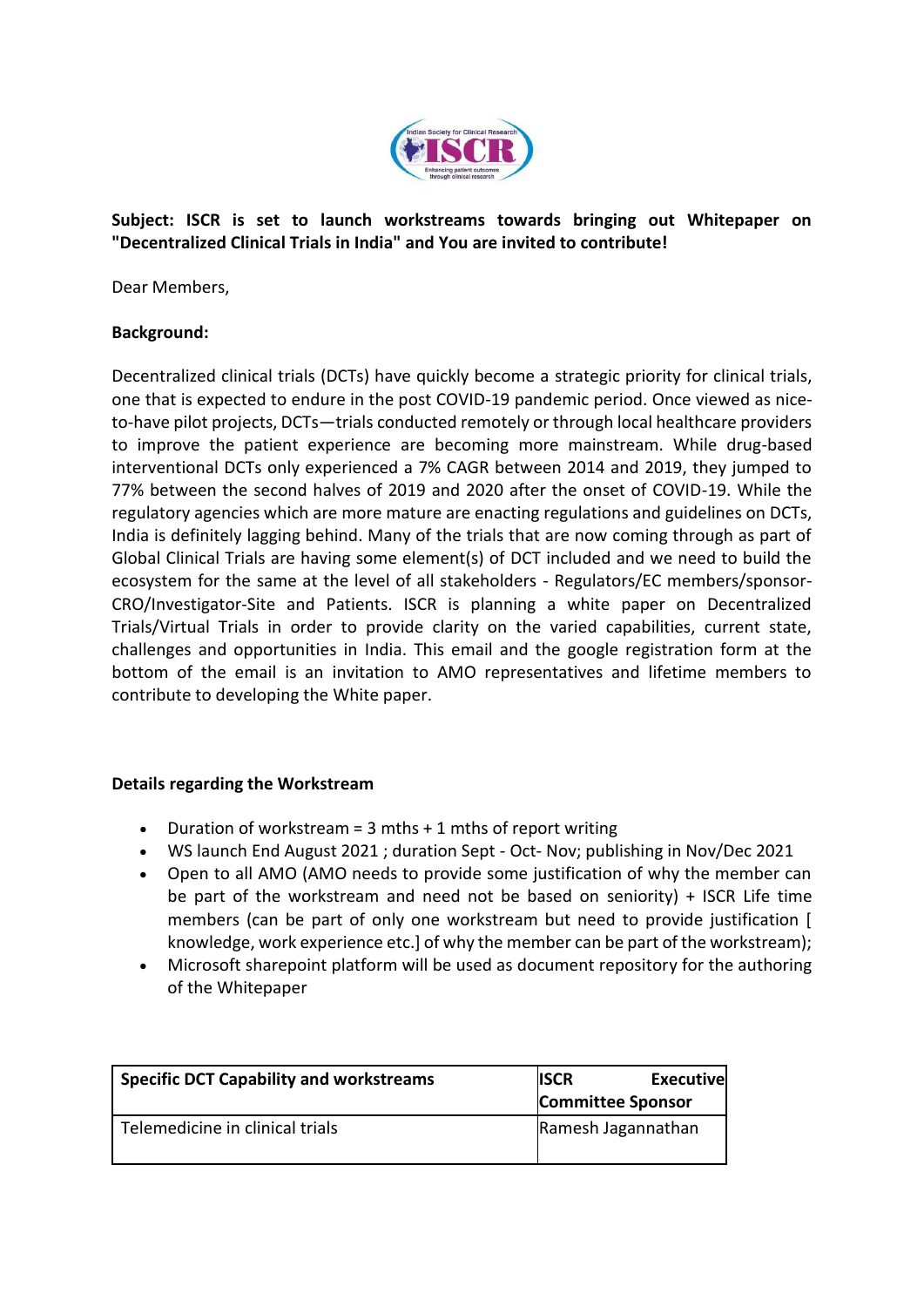| e-consent, e -signature (for consent, CDA,CTA)                                                                    | Chirag Trivedi                 |
|-------------------------------------------------------------------------------------------------------------------|--------------------------------|
| Direct To Patient -Medicinal Product; Site to Patient Anirban<br>home, Depot to patient home                      | R<br>Chowdhury/Sanish<br>Davis |
| Home Health Care(home nursing in clinical trials)                                                                 | Kedar Nayak                    |
| SDV/ remote SDR (virtual monitoring),<br>remote<br>targeted SDV/SDR, Remote SIV, Remote Investigator<br>Site File | Suneela Thatte                 |
| e Clinical Assessments (PRO, others)                                                                              | Seema Pai                      |
| Digital & Social Media patient recruitment                                                                        | Melissa Arulappan              |
| Patient Centricity (what is the patient's perspective)                                                            | Sachin Tonapi                  |
| Remote Data Capture (ECGs, CGM etc.), Wearables, Deepa Chodankar<br>Digital Biomarkers                            |                                |
| Data Security, Data Privacy, Ethical considerations                                                               | Muruganathan K                 |

Here are some of the **Areas/Issues/Perspectives** that needs to be brought forth in the planned Whitepaper for each of the capabilities.

- Definitions, what does this capability mean?
- Mapping the current landscape for this capability globally and in India.
- What solutions are available for this capability globally and in India? Current state vs. Desired state from an infrastructure perspective.
- What is the regulatory approach/environment for this capability in India?
- Are there any India specific Legal challenges anticipated (e.g. e-signatures)?
- What are some of the key technology challenges in implementing this capability in India?
- Any EC/IRB challenges anticipated from an Indian perspective?
- What are some of the challenges at the investigator/site level (e.g. capacity, understanding, execution)?
- What are Institutions/Pharma companies/CROs doing in this area?
- What is the Patient's view on DCT?
- What is the downstream benefits for the capability? E.g. Make in India?
- Recommendations for this capability in India (max. 3-5 pragmatic and implementable recommendations)

## **Further actions and dates for your attention:**